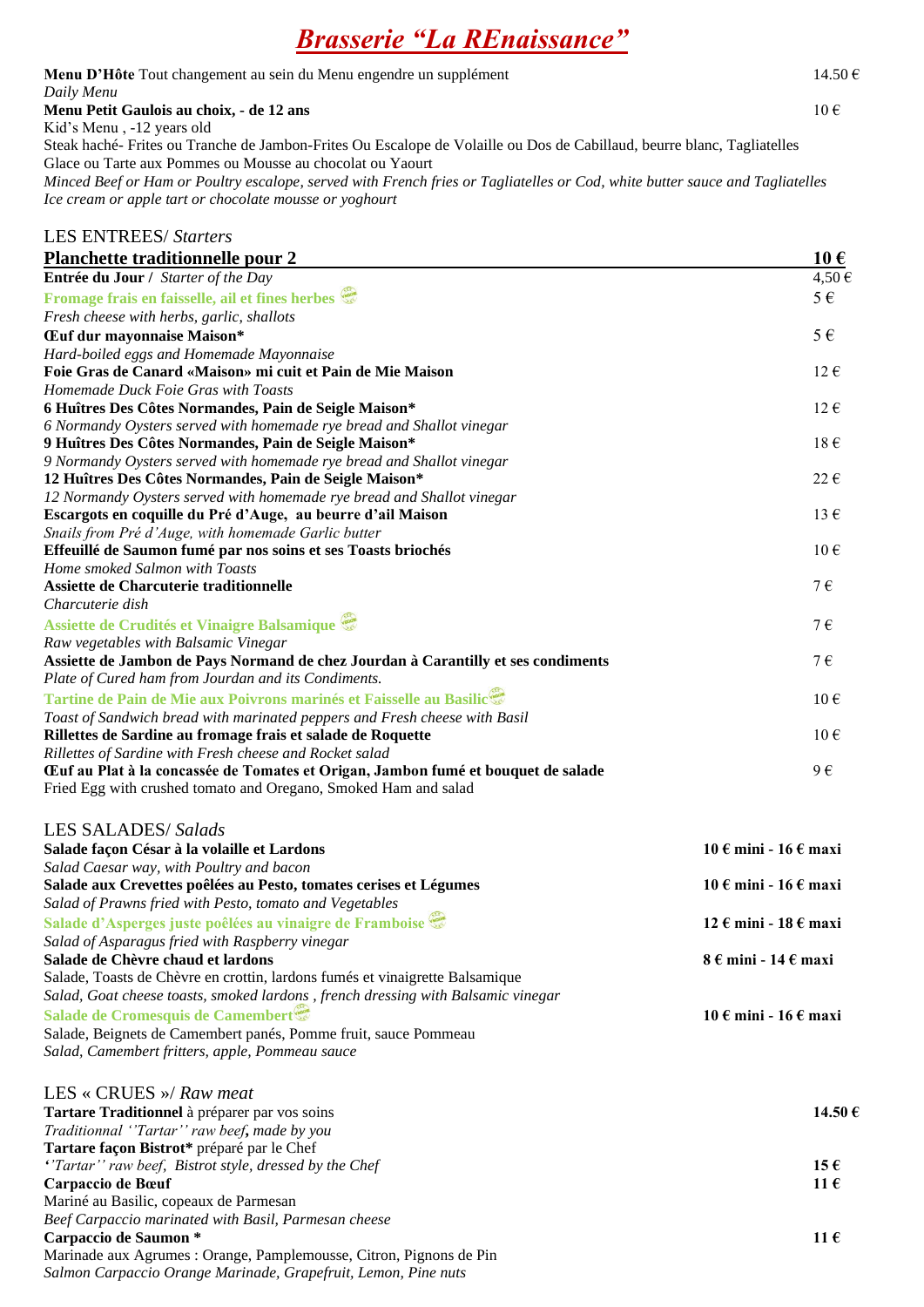| LES POISSONS / Fishes                                                                                                                                          |                   |
|----------------------------------------------------------------------------------------------------------------------------------------------------------------|-------------------|
| Cotriade de Poissons au vin Blanc, Tartine de Seigle au beurre                                                                                                 | $21 \in$          |
| Cotriade of Fishes (soup with broth of Fish and Fish) with white wine, slice of rye bread with butter<br>Filet de Bar rôti à l'estragon, Risotto au Parmesan   | 21 $\epsilon$     |
| Sea Bass Filet roasted with tarragon, risotto with Parmesan cheese                                                                                             |                   |
| Filet de Daurade Royale poché au citron vert, pommes anglaises*                                                                                                | 17 $\epsilon$     |
| Lime poached Gilthead bream fillet, White butter<br>Sole entière façon Meunière, pommes anglaises*                                                             | 25€               |
| Sole "Meunière" with butter sauce, parsley, lemon and steamed potatoes                                                                                         |                   |
| Pavé de Saumon de Norvège au court bouillon, pommes anglaises*                                                                                                 | 17€               |
| Thick Slice of Norwegian Salmon with court-bouillon, steamed potatoes                                                                                          |                   |
| <b>LES PATES/ Pastas</b>                                                                                                                                       |                   |
| Tagliatelles fraîches sauce Tomate et Basilic COU Carbonara OU Bolognaise                                                                                      | 10€               |
| Fresh Tagliatelles with Tomato sauce and Basil OR Carbonara sauce (cream, lardons, ham) OR Bolognese sauce<br>Gruyère et Parmesan/ Gruyère cheese and Parmesan |                   |
| <b>LES HOMARDS/Lobsters</b>                                                                                                                                    |                   |
| Homard grillé, sauce Champagne, Frites Grilled lobster, Champagne sauce, French Fries                                                                          | 31 $\epsilon$     |
| Grilled lobster, Champagne sauce, French Fries                                                                                                                 |                   |
| Homard gratiné, sauce Suchet, Frites Lobster "au gratin", Suchet sauce, French Fries<br>Gratinated Lobster, Suchet sauce, French Fries                         | $31 \text{ } \in$ |
| Choucroute de Homard, pommes vapeur                                                                                                                            | $31 \text{ } \in$ |
| Sauerkraut Lobster, steamed potatoes                                                                                                                           |                   |
| LES CLASSIQUES/ Meats                                                                                                                                          |                   |
| <b>Plat du Jour</b> / Dish of the Day                                                                                                                          | 9€                |
| Tranche de Foie de Veau poêlée au vinaigre Balsamique, frites                                                                                                  | 17€               |
| Fried Calf's liver with balsamic vinegar, French fries<br>Andouillette 5A* « Association Amicale des Amateurs d'Andouillette Authentique », frites             | 16€               |
| 5 A Andouillette sausage, French fries                                                                                                                         |                   |
| Tartiflette au Camembert*, salade verte                                                                                                                        | 12 $\epsilon$     |
| Camembert Tartiflette, Salad<br>Filet de Volaille sauce Forestière, Tagliatelles fraîches                                                                      | 12 $\epsilon$     |
| Poultry fillet, mushrooms sauce, fresh Tagliatelles                                                                                                            |                   |
| Tripes Maison du Chef, pommes vapeur                                                                                                                           | 11 $\epsilon$     |
| Homemade Tripes from our Chef with steamed potatoes<br>Rognons de Veau en fricassée cuisinés au Porto, frites                                                  | 16€               |
| Fricassee of Calf's kidney, Porto sauce, French fries                                                                                                          |                   |
| Magret de Canard rôti, sauce Morilles, frites                                                                                                                  | 14€               |
| Roasted fillet of fattened Duck with Morel sauce, French fries<br>Entrecôte de Bœuf grillée, beurre Maître d'Hôtel, Frites                                     | 16€               |
| Grilled ribsteak, Maître d'Hôtel butter, French Fries                                                                                                          |                   |
| Steak haché de Bœuf poêlé, Frites                                                                                                                              | $10 \text{ } \in$ |
| Fried minced beef, French Fries                                                                                                                                |                   |
| Steak haché de Bœuf à cheval, Frites<br>Fried Minced beef topped with a fried egg, French fries                                                                | 11 $\epsilon$     |
| Tartare poêlé, Frites                                                                                                                                          | 15 $\epsilon$     |
| Fried "Tartar" raw beef, French Fries                                                                                                                          |                   |
| Onglet de Bœuf grillé, sauce Bordelaise, frites<br>Grilled top Skirt of Beef, Red wine sauce, French fries                                                     | 14 $\epsilon$     |
| Côte de Bœuf grillée                                                                                                                                           | 36€               |
| Grilled rib of Beef                                                                                                                                            |                   |
| Pour 2, sauce Béarnaise/ For 2 people, Bearnaise sauce                                                                                                         |                   |
| LES BURGERS/ Burgers                                                                                                                                           |                   |
| Potatoes Burger de Bœuf/ Beef Potatoes Burger                                                                                                                  | 16€               |
| Galette de Pomme de terre, steak haché, tomate, salade, sauce Camembert<br>Beef Potatoes Burger: Potato burger, Minced beef, tomato, salad, Camembert sauce    |                   |
| <b>Burger « Virois »</b>                                                                                                                                       | 16€               |
| Galette de Pomme de terre, Andouille de Vire, tomate, salade, sauce Moutarde                                                                                   |                   |
| Burger from Vire: Potato burger, 'Andouille' from Vire sausage, Tomato, salad, mustard sauce<br><b>Burger Veggie</b>                                           | 16€               |
| Galette de Pomme de terre, steak végétal, tomate, Pesto et salade                                                                                              |                   |
| Veggie Burger: Potato burger, vegetal steak, tomato, pesto and salad                                                                                           |                   |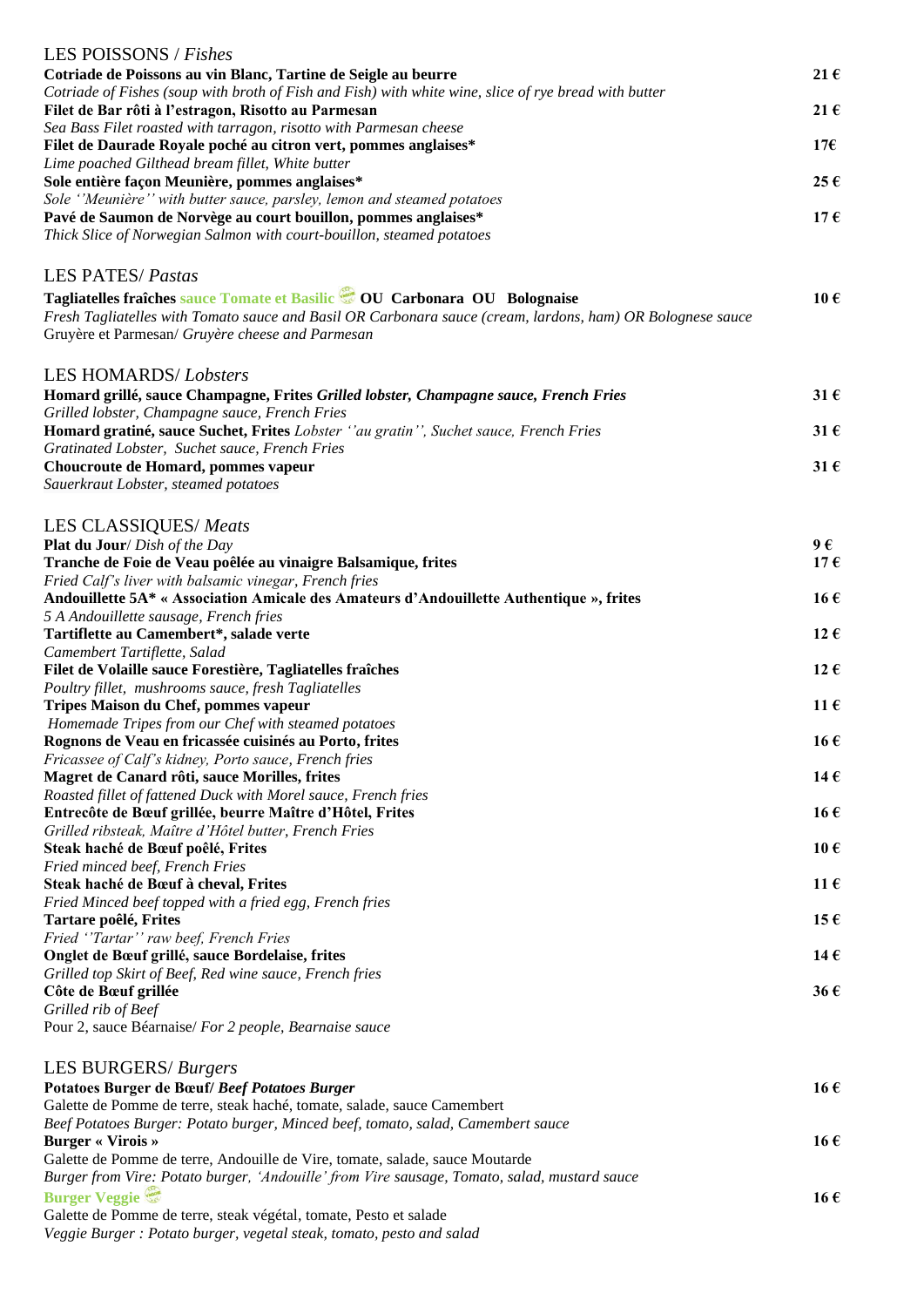| LES PLATS DE SAISON/Seasonal dishes                                                        |                       |
|--------------------------------------------------------------------------------------------|-----------------------|
| Tartelette aux Oignons, Moutarde et Boudin Noir, crème de Calvados, salade verte et Frites | 18 €                  |
| Onion's tart, Mustard and Black Pudding, cream of Calvados, salad and French fries         |                       |
| Poitrine de Bœuf fumée sauce façon Louisiane, Frites                                       | 18 $\epsilon$         |
| Beef Brisket smoked with Ketchup, honey, onions, French Fries                              |                       |
| Carré de Porc caramélisé au Cidre, rosace d'Aubergine au Romarin                           | 18€                   |
| Rack of Pork caramelized with Cider, Eggplant with Rosemary                                |                       |
| <b>LES SAUCES/ Sauces</b>                                                                  |                       |
| Poivre Pepper                                                                              |                       |
| Foie Gras Duck Liver Foie Gras                                                             |                       |
| <b>Roquefort</b> Roquefort cheese                                                          |                       |
| <b>Forestière</b> Mushrooms                                                                |                       |
| <b>Morilles</b> Morels                                                                     |                       |
| <b>Bordelaise</b> Red wine                                                                 |                       |
| Béarnaise Béarnaise                                                                        |                       |
| <b>Beurre Blanc</b> White Butter                                                           |                       |
| <b>Camembert</b> Camembert cheese                                                          |                       |
| Sauce supplémentaire                                                                       | $0.80 \in$            |
| Extra sauce                                                                                |                       |
|                                                                                            |                       |
| LES ACCOMPAGNEMENTS/ Side Dishes                                                           |                       |
| <b>Frites</b> French Fries                                                                 |                       |
| <b>Salade verte</b> Green Salad                                                            |                       |
| <b>Pommes Anglaises</b> Steamed potatoes                                                   |                       |
| Pommes de terre sautées à l'ail Sautéed potatoes with garlic                               |                       |
| Pâtes au beurre Pastas with butter                                                         |                       |
| Purée de Pomme de terre Maison Homemade mashed potatoes                                    |                       |
| Haricots verts au beurre d'ail French green beans with garlic butter                       |                       |
| Accompagnement supplémentaire                                                              | 4€                    |
| Extra side dishes                                                                          |                       |
|                                                                                            |                       |
| LES ŒUFS*/ $E$ ggs                                                                         |                       |
| <b>Omelette Nature</b>                                                                     | 8€                    |
| Plain Omelette                                                                             |                       |
| <b>Omelette Fromage</b>                                                                    | $10 \text{ }\epsilon$ |
| <b>Cheese Omelette</b>                                                                     |                       |
| <b>Omelette Jambon</b>                                                                     | $10 \text{ } \in$     |
| Ham Omelette<br><b>Omelette Champignons</b>                                                | $10 \text{ }\epsilon$ |
| <b>Mushrooms Omelette</b>                                                                  |                       |
|                                                                                            |                       |
| Ingrédients supplémentaires : Jambon, Fromage, Champignons                                 | $2 \epsilon$          |
| Additional ingredients: Ham, Cheese, Mushrooms                                             |                       |
| Œufs brouillés Nature                                                                      | 8€                    |
| Plain scrambled eggs                                                                       |                       |
| Œufs brouillés au Saumon fumé                                                              | $10 \text{ } \in$     |
| Smoked salmon scrambled eggs                                                               |                       |
| 3 Œufs au plat Nature                                                                      | 8€                    |
| Three plain fried eggs                                                                     | $10 \in$              |
| 3 Œufs au plat Bacon<br>Three fried eggs with bacon                                        |                       |
|                                                                                            |                       |

| <b>LES DESSERTS/</b> Desserts   |        |
|---------------------------------|--------|
| <b>Assiette de Fromages</b>     | 7€     |
| A selection of fine cheeses     |        |
| Dessert du Jour                 | 4.50 € |
| Dessert of the Day              |        |
| Café ou Thé Gourmand            | 7€     |
| Coffee or Tea with petits fours |        |
| <b>Douceur Normande</b>         | 7€     |